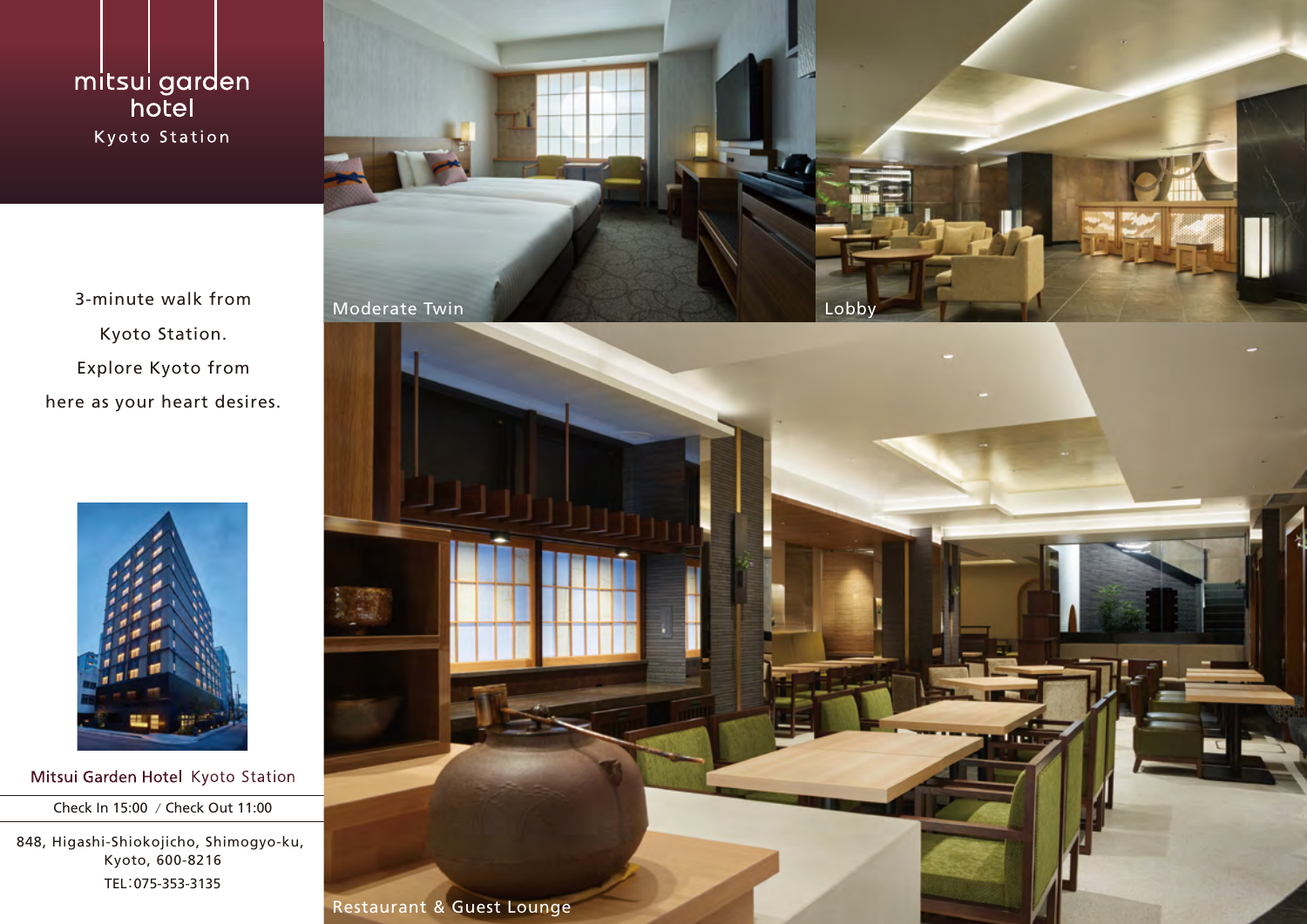Mitsui Garden Hotel Kyoto Station

# Guest room information



This room is a Hollywood style room with two beds that join together. There is a sofa corner for relaxing, as well as a convenient desk space. Moderate Twin 【21.7㎡】



This is a compact and practical room. We have prepared a 1,600mm wide bed so that two quests can rest comfortably. Moderate Double【21.0㎡】



### Triple【27.9㎡】

With 3 beds it is perfect for group stays. This room is furnished with a sofa and a large closet and includes a variety of amenities.

### Internet service Amenities

Free Wi-Fi access is available in all guest rooms, the hotel lobby and the restaurant.

It is also available to use Wi-Fi on your smartphones and tablets.



### Accessible Double 【21.7㎡】

This room has a bathroom that has been designed for those with disabilities and can be used with ease by both elderly customers and people in wheel chairs.

- Toothbrush set ● Razor ● Shower cap
	- Cotton & Hair Tie
- Hair brush ● Night wear
- 3-Piece Skincare Set
- Shampoo
- Tea
- Conditioner
- 
- Mineral water
- Body soap
- 
- 
- 
- \*The number of Baby Cots is limited, please contact us in advance. \*We ask all guests to pay in advance at check in.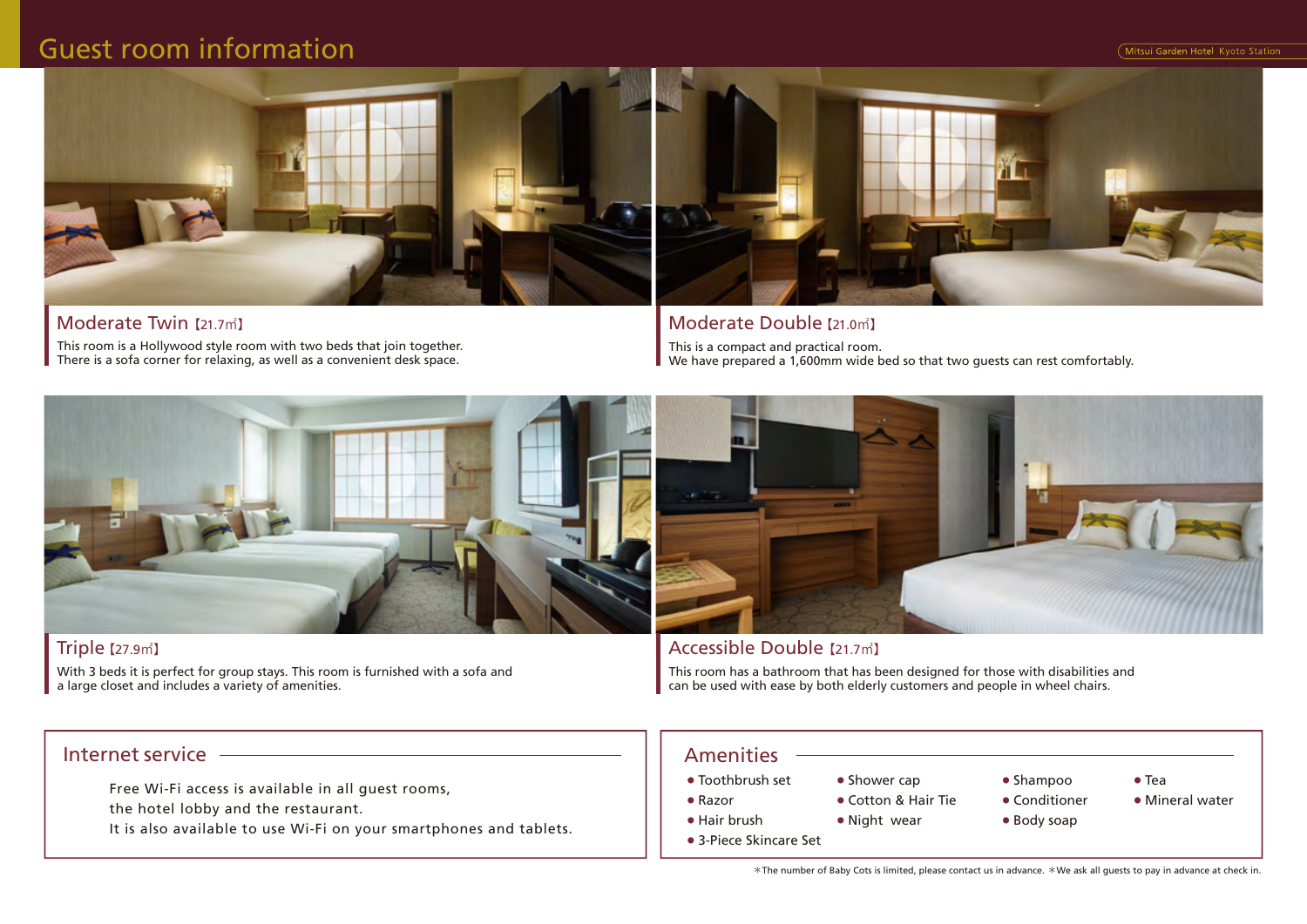Mitsui Garden Hotel Kyoto Station

### Restaurant & Facility



# Restaurant & Guest Lounge SAKI 【B1F】

We offer a traditional Obanzai meal, focused on fresh Kyoto vegetables, designed by a registered dietician. Fish is purchased fresh from the market and expertly grilled by our chefs, our house speciality, a healthy Japanese-style Rice Omelette with Tofu Skin, is made with Ryū no Tamago branded eggs, we also offer a wide variety of dishes prepared and flavoured using Kyoto's famous Green Tea and Matcha. Served using traditional Japanese tableware, this is a breakfast you can enjoy with all five senses.





# Baggage Service

Guests of Mitsui Garden Hotel Kyoto Station, Kyoto Shimachi Bettei, Kyoto Sanjo and Kyoto Shijo, Kawaramachi Jokyoji are welcome to use our "baggage service" to drop-off luggage for delivery to any of these four hotels in Kyoto.

● Before Check-In

After you have arrived in Kyoto, check your baggage at Mitsui Garden Hotel Kyoto Station. You can then retrieve your baggage at your hotel when checking in.

● After Check-Out

Check your baggage when checking out your hotel. You can then pick up your baggage at Mitsui Garden Hotel Kyoto Station.



Mitsui Garden Hotels  $\longrightarrow$  KYOTO $\longrightarrow$ 

## Guest Lounge & Business corner 【B1F】

Overnight guests and customers using the Baggage Service can use the Lounge Service free of charge. Coffee and soft drinks are available in the lounger, and complimentary computer facilities are available in the Business Corner. Here you can relax between trips, or use our facilities to look up your next destination. We hope that you can enjoy your stay.

 $\bullet$  Opening Hours 12:00p.m. $\sim$ 24:00a.m.

#### Information

| <b>Breakfast</b>        | Japanese / Western-style buffet<br>$1,980$ yen (incl tax) |                                                      |
|-------------------------|-----------------------------------------------------------|------------------------------------------------------|
| Floor                   | B <sub>1F</sub>                                           |                                                      |
| Opening<br><b>Hours</b> | <b>Breakfast</b>                                          | $06:30a.m. \sim 10:00a.m.$<br>(Last entry 09:30a.m.) |
|                         | Lounge                                                    | $12:00p.m. \sim 24:00a.m.$                           |
| Seats                   | Non-smoking only<br>Breakfast:56 seats, Lounge:63 seats   |                                                      |

\* Please note that the menu and the service time may change without notice.